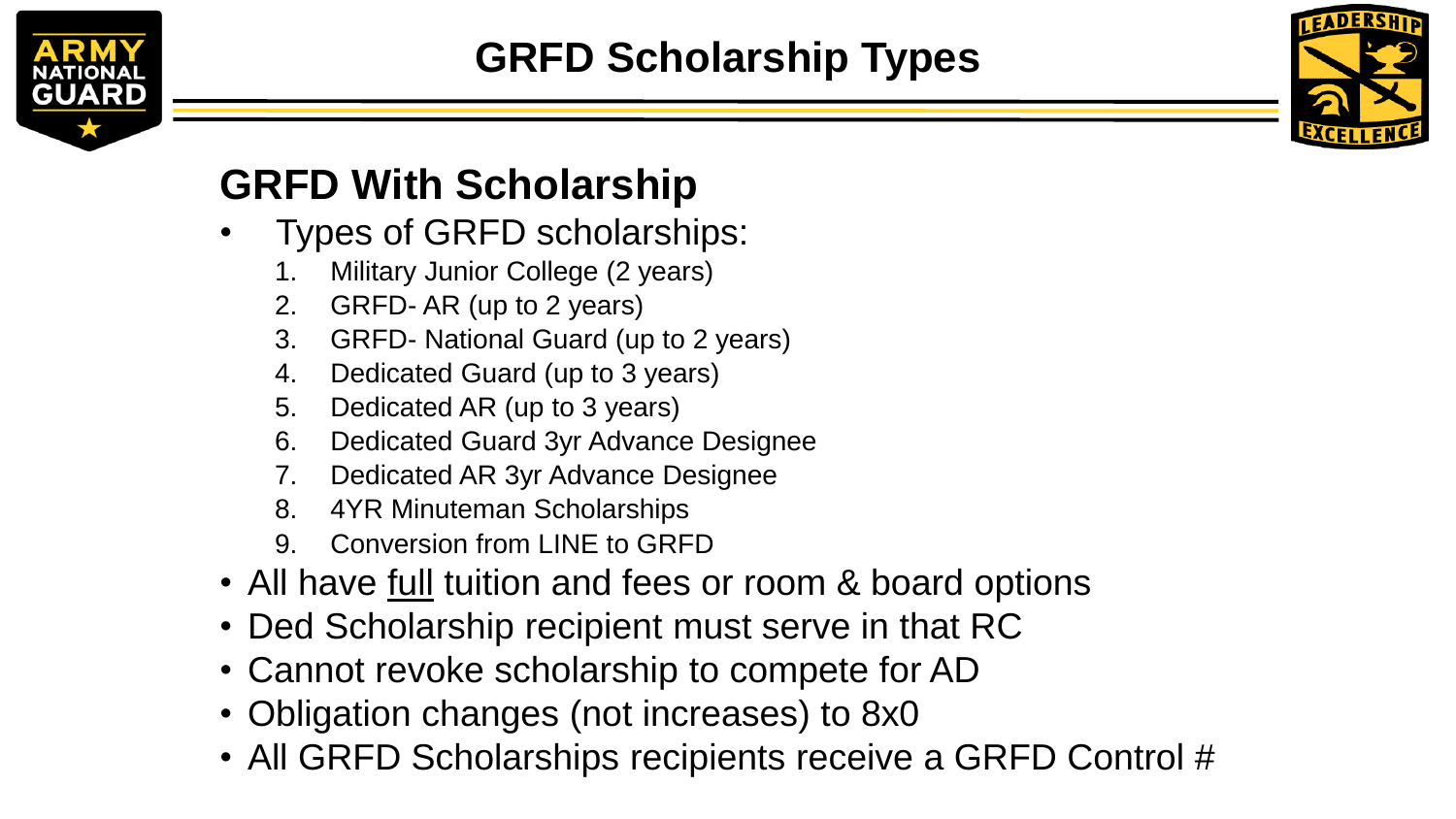



| <b>GUARANTEED RESERVE FORCES</b>                   | <b>ARNG/USAR DEDICATED</b>                         |
|----------------------------------------------------|----------------------------------------------------|
| <b>DUTY</b>                                        | $\triangleright$ Commission to dedicated RC        |
| ▶ Commission Guard or USAR                         | $\triangleright$ Up to 4YRs in length              |
| $\triangleright$ Up to 2YRs in length              | $\triangleright$ Participates in SMP (Guard or     |
| $\triangleright$ Participates in SMP (Guard or     | USAR)                                              |
| USAR)                                              | ▶ Pays full tuition & fees or 10K R&B              |
| ▶ Pays full tuition & fees or 10K R&B              | - Unlimited based on funds                         |
| - Unlimited based on funds                         | $\triangleright$ Non-revocable*                    |
| $\triangleright$ Non-revocable*                    | $\triangleright$ Graduate degree students eligible |
| $\triangleright$ Graduate degree students eligible | $\triangleright$ Must have a 2.5 GPA               |
| $\triangleright$ Must have a 2.5 GPA               | $\triangleright$ Maintain 2.0 CGPA & 3.0 ROTC      |
| $\triangleright$ Maintain 2.0 CGPA & 3.0 ROTC      | <b>GPA</b>                                         |
| <b>GPA</b>                                         | Can't use Select CH 1606/1607                      |
| $\triangleright$ Can use any GI Bill               | <b>Can't use SMP Kicker</b>                        |
| <b>Can use SMP Kicker</b>                          | Can use CH 30/33                                   |
| Be academically aligned                            | Be academically aligned<br>➤                       |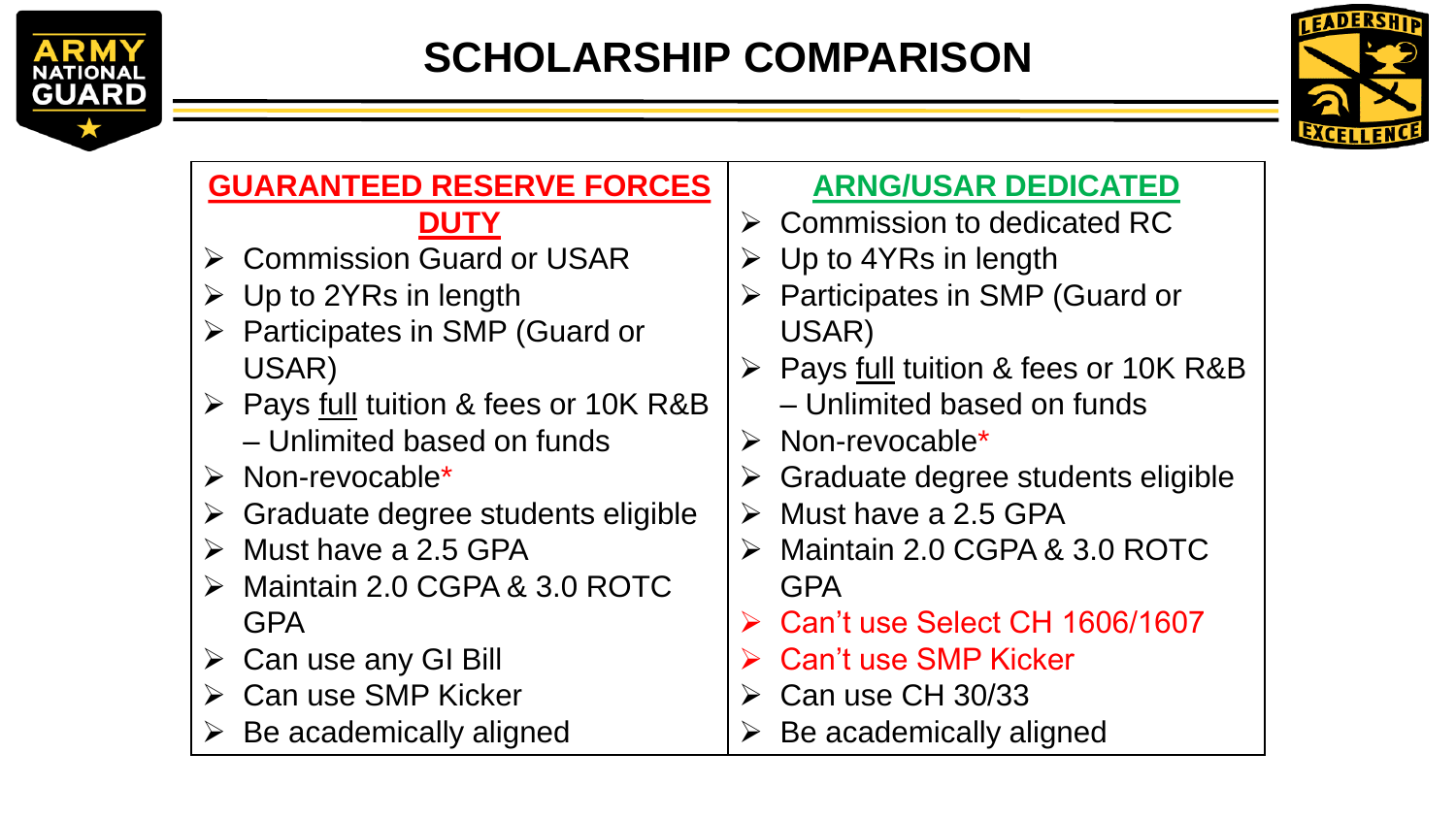



**Leaders for Life** 

## **A GRFD contracted scholarship Cadet can earn:**

- Full Tuition/Fees or Room/Board (\$10K per year)
- $\ge$  \$1200 a year book stipend
- **≻ ROTC Cadet stipend each month \$420**
- $\triangleright$  Earn E-5 drill pay upon contracting
- $\triangleright$  CH 30/33 if eligible

State Tuition option (ARNG) (varies state to state)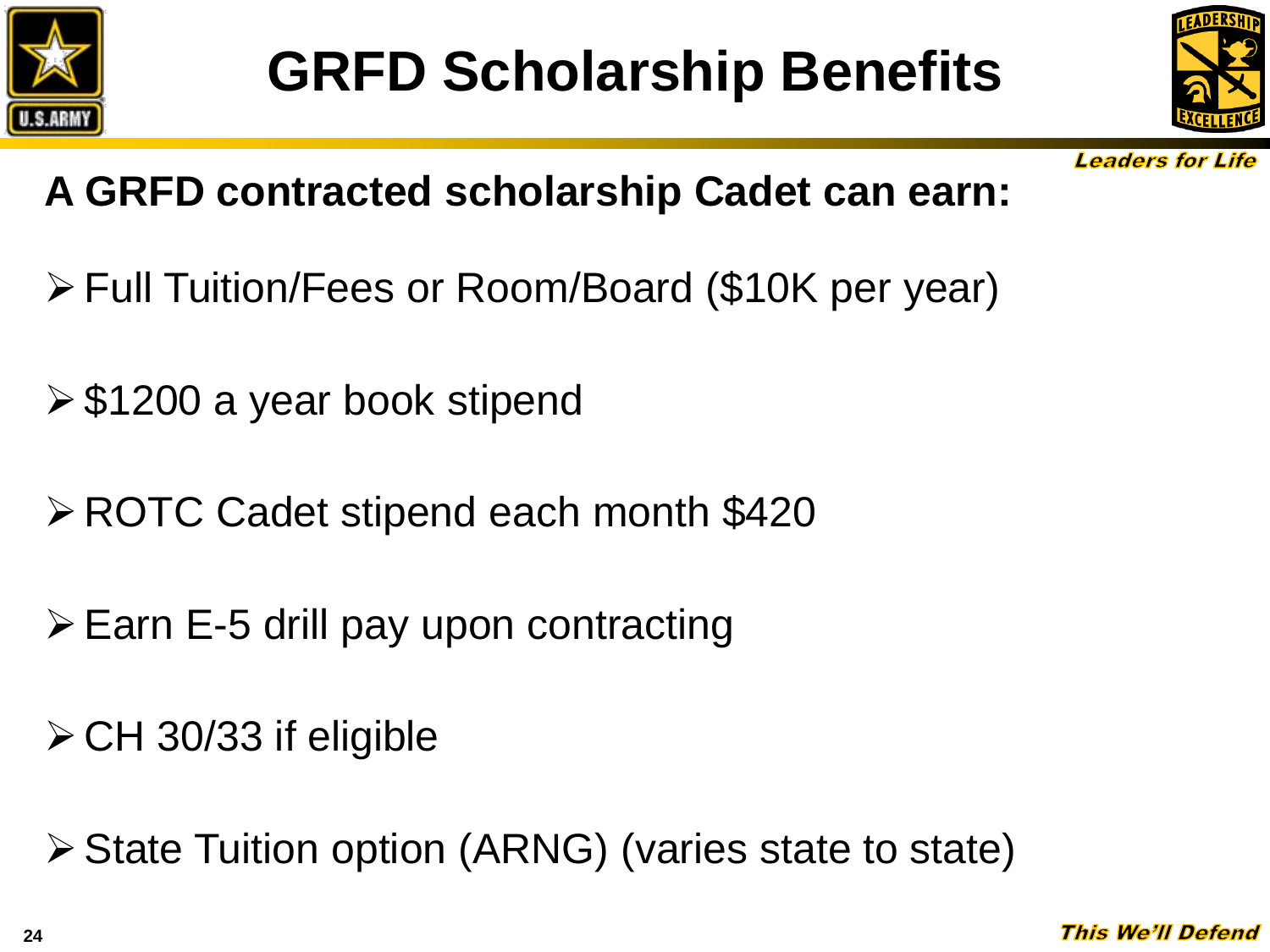



1. Have an official acceptance letter from the University/College you plan to attend.

2. High School and Prior-Service: To receive a 4YR or 3AD MM scholarship for applicants you are required to have a 2.5 HS GPA, 1000 SAT and/or 19 ACT.

Aiready in College: To receive a 3YR, 2.5YR, or 2YR MM scholarship you must have an established college GPA of 2.5 or higher and 2.5 in last academic semester.

3. Inform the ROTC Recruiting Operations Officer (ROO) at the university you plan to attend and that you are interested in joining the ROTC program with obtaining a MM scholarship.

4. The ROO will assist and build the scholarship request packet. The following docs are required to submit with the application packet:

- Nomination Letter for Minuteman scholarship from a State TAG or CASA with a hand written signature, digital wet or digital signature.
- NGB Form 594-1 ARNG SMP agreement
- High School or College Transcripts if needed
- USACC Form 104-R if needed

The ROO, Officer Strength Manager (OSM) and/or local ARNG Recruiter will assist you with obtaining all documentation needed including the nomination.

Also, it's a requirement to have status (enlist) in the National Guard. While applying its only required to be eligible to enlist. That means each applicant must be test/phys. qualified – Qualified Not Enlisted (QNE) with the MEPS. The applicant will be required to swear in once they have received scholarship offer letter.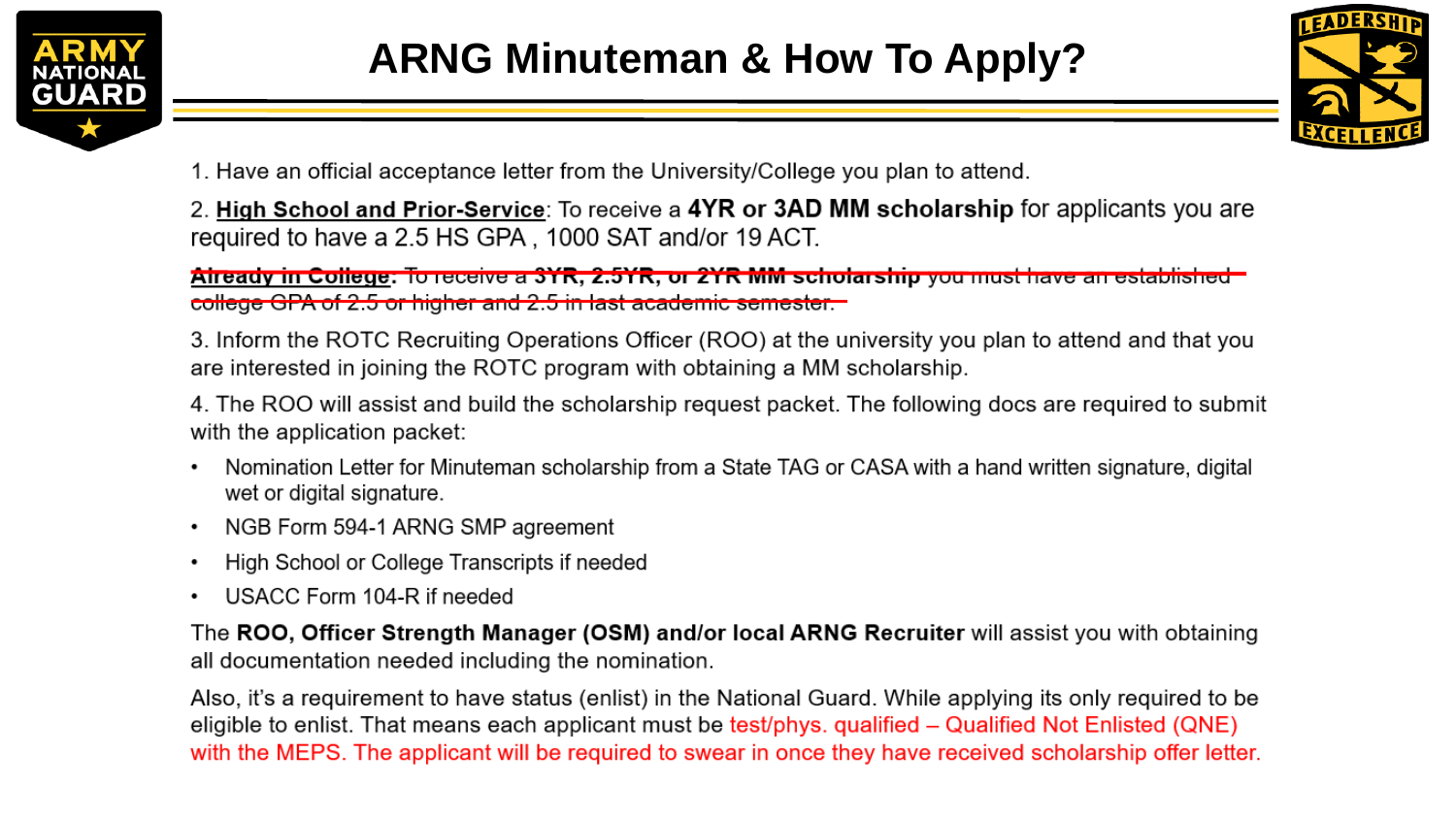## **Eligibility Requirements**



**Leaders for Life** 

- **≻Currently in ARNG/USAR or** eligible to enlist
- U.S. Citizen
- Between the ages of 17-26
- Valid MEPS Chapter 2 Physical for enlistment
- DoDMERB Physical for ROTC "scheduled" for scholarship offer and completed DoDMERB to contract with ROTC
- Pass a APFT to contract
- $\triangleright$  Be in compliance with AR 600-9 Body composition standards
- Official College / University acceptance letter
- 4YR and 3AD Scholarship applicants require: 2.5 High School GPA, 1000 SAT or 19 **ACT**
- Once contracted maintain 2.0 College GPA
- Participate in Simultaneous Membership Program (SMP)
- ≻Once commissioned, 8x year service obligation actively drilling in designated component